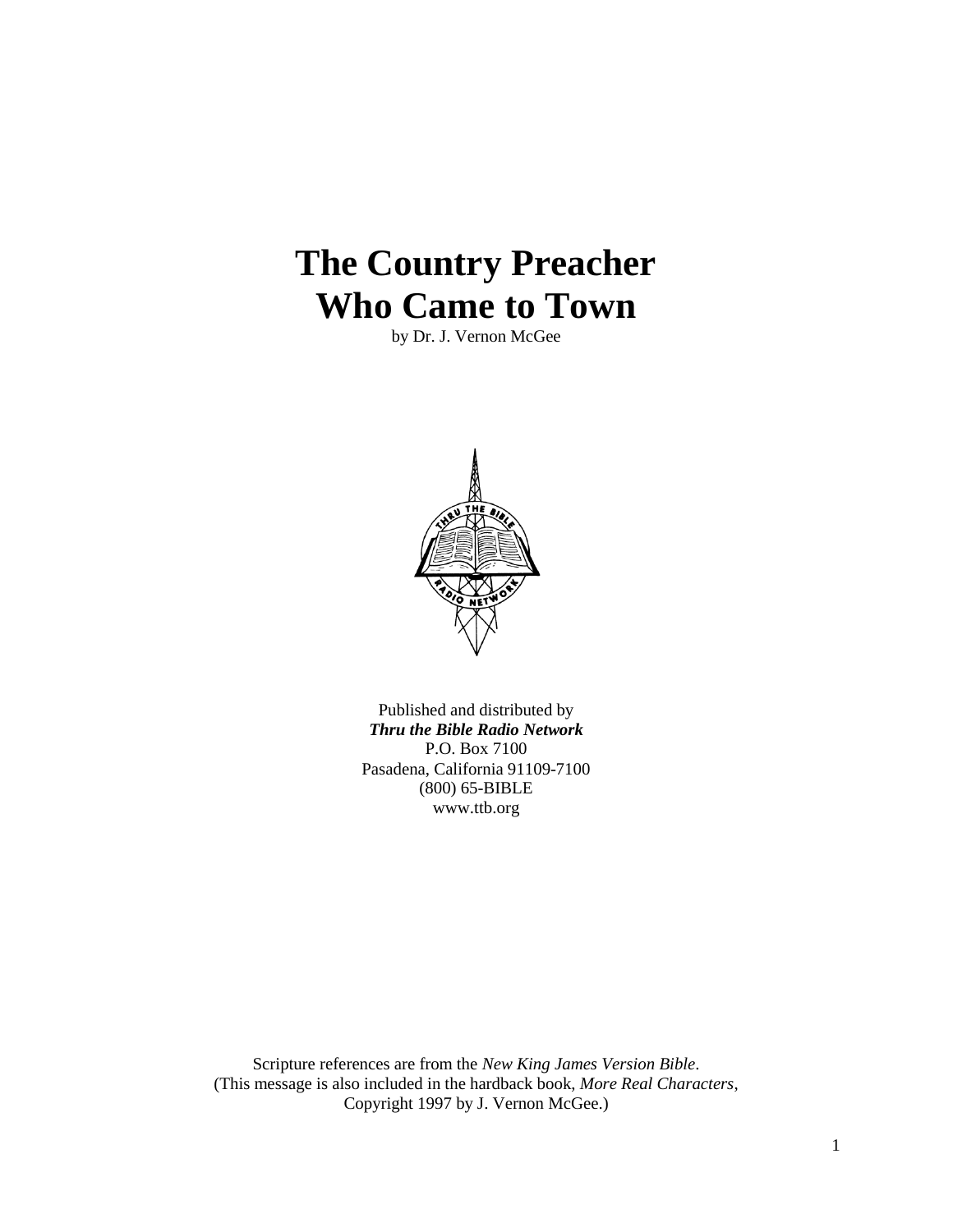In the days of Amos (8th century B.C.) God's message through this remarkable prophet dealt with the fact that God's people were breaking His laws, which He had given "that it may go well with you and your children after you forever" (Deuteronomy 12:28). Amos was angry at the violence they had done to the justice and the righteousness of God.

Since Amos and the little book that bears his name may be unfamiliar to you, let me set the stage by quoting the section of Scripture that we will be looking at in this very interesting chapter.

*Thus He showed me: Behold, the Lord stood on a wall made with a plumb line, with a plumb line in His hand. And the LORD said to me, "Amos, what do you see?" And I said, "A plumb line." Then the Lord said: "Behold, I am setting a plumb line in the midst of My people Israel; I will not pass by them anymore. The high places of Isaac shall be desolate, and the sanctuaries of Israel shall be laid waste. I will rise with the sword against the house of Jeroboam." Then Amaziah the priest of Bethel sent to Jeroboam king of Israel, saying, "Amos has conspired against you in the midst of the house of Israel. The land is not able to bear all his words. For thus Amos has said: "Jeroboam shall die by the sword, and Israel shall surely be led away captive from their own land." " Then Amaziah said to Amos: "Go, you seer! Flee to the land of Judah. There eat bread, and there prophesy. But never again prophesy at Bethel, for it is the king"s sanctuary, and it is the royal residence." Then Amos answered, and said to Amaziah: "I was no prophet, nor was I a son of a prophet, but I was a sheepbreeder and a tender of sycamore fruit. Then the LORD took me as I followed the flock, and the LORD said to me, "Go, prophesy to My people Israel." Now therefore, hear the word of the LORD: You say, "Do not prophesy against Israel, and do not spout against the house of Isaac." "Therefore thus says the LORD: "Your wife shall be a harlot in the city; your sons and daughters shall fall by the sword; your land shall be divided by survey line; you shall die in a defiled land; and Israel shall surely be led away captive from his own land." "* (Amos 7:7-17)

Six miles south of Bethlehem is Tekoa. It is little wonder if you have never heard of it. Figuratively, it is a wide spot in the road, a whistle-stop on a branch line. Today it is a ghost town. The name *tekoa* means "a camping ground." It was not much more than that even in its heyday. It was a country place. Using the common colloquialism of the day, it was the jumpingoff place. Years ago I heard a man say that to reach the place where he was born you go as far as possible by buggy, then you get off and walk two miles. That's Tekoa also.

Tekoa is the birthplace of Amos. This fact is the little town"s only claim to greatness. It is true that one of David"s mighty men was born there. But the thing that gives it character and notoriety is that Amos the prophet was born in Tekoa.

Now Tekoa is on the edge of a most frightful wilderness. Tekoa is situated on a ridge on the extreme edge of the inhabited area overlooking that wilderness, a wilderness that extends down to the Dead Sea, going down and down and down. You can stand there and see the Dead Sea. You can turn in the other directions and look on the other side of the ridge toward Hebron, then down into the Negev where there is more wilderness. Any way you turn you see wilderness, but the wilderness down toward the Dead Sea is the most frightful of all.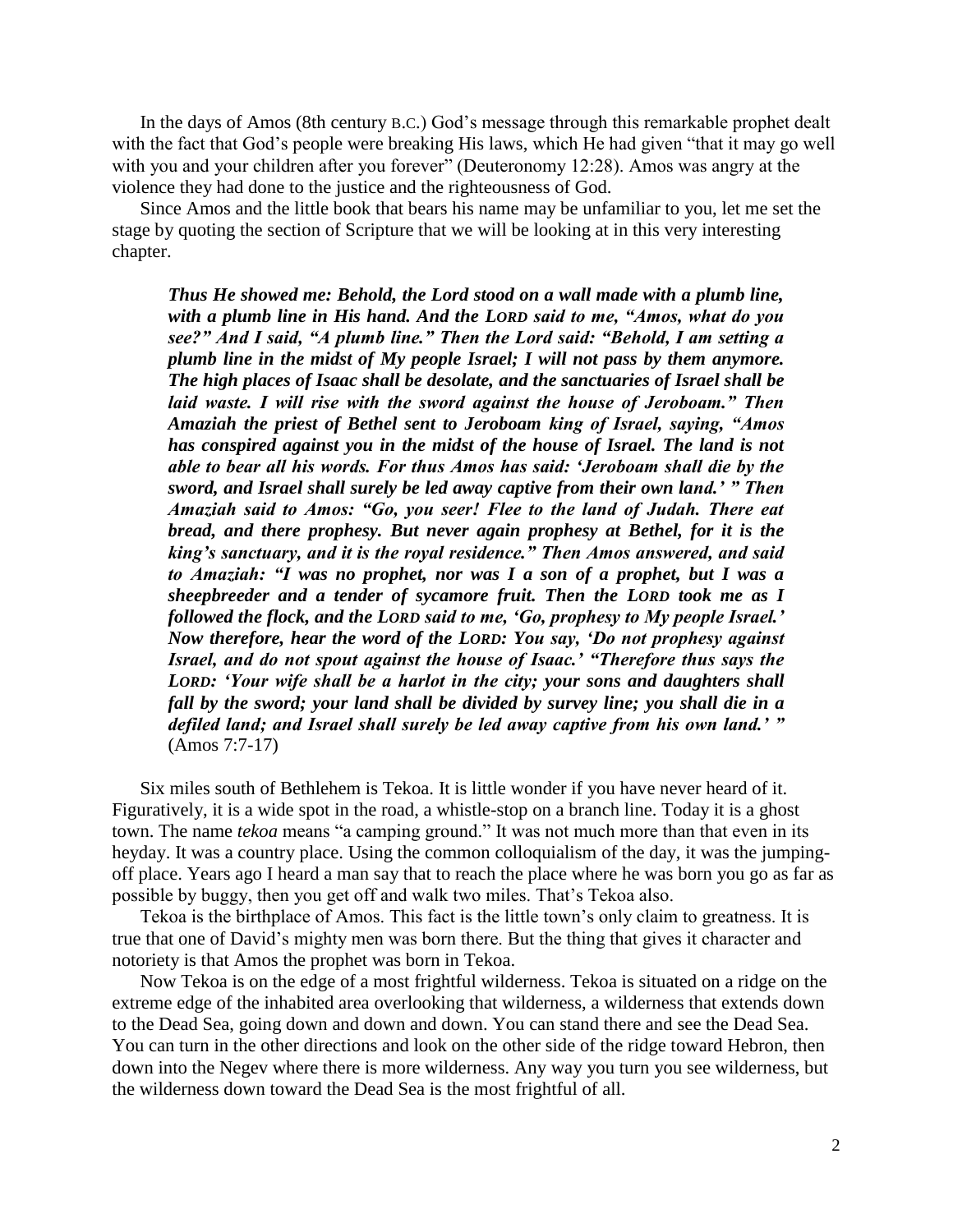It is a desert wilderness where wild animals howl at night. By day the only thing you can see is the ground spotted by the remains of Bedouin camps—just the blackened ground left by nomads, vagabonds of the desert passing through. No one lives there. It was Dr. Adam Smith who said, "The men of Tekoa looked out upon a desolate and haggard world." That's the picture. You couldn"t live in a worse place than Tekoa, my friend. And this was the hometown of Amos the prophet.

Amos tells us that he was a herdsman or sheepbreeder. The word that is used is an unusual one. It actually has to do with the sheep he was herding, which were a peculiar strain of sheep noted for their fine wool and bred only in the desert. They were hardy and rugged—the only kind that could live in such a place. I am told that today in that same wilderness one may see Bedouins herding that same breed of sheep.

To supplement a meager income, this man tells us something else that he did. He was a gatherer of sycamore fruit. To be more accurate, the word is "nipper"—he was a nipper of sycamores. The variety of sycamores that grew at a lower level in Tekoa was a kind of fig, growing on tall, heavily foliaged trees. The fruit was inferior, and because it did not ripen easily, a nipper treatment was adopted to hasten the ripening. That was what Amos did. He was a fruit picker and a herdsman out there.

In other words, he really did not come from the town of Tekoa. That would have been bad enough. He came from deep in that wilderness. His sheep and his sycamores pushed him way out into that terrible desert. He was a country boy; he was a rustic; he was a hayseed. But don"t let that fool you. This man Amos had the greatest world view of any of the prophets. Just because you don"t like the way he dressed or where he came from, don"t think he was a fool. This man had a message, an ecumenical message and a long-range point of view. Listen to him:

#### *Then the LORD took me as I followed the flock, and the LORD said to me, "Go, prophesy to My people Israel."* (Amos 7:15)

God"s seminary was in the solitude of the desert. That is where God, from the beginning, has trained His men. Remember that when God called Abraham, who was a city slicker from Ur of the Chaldees, God brought him to a wilderness near Hebron. That was a place where a man could be alone with God. It was there that Abraham raised his altar to God. The desert seems to be God"s training ground.

Also, Moses was reared in a palace—educated in the greatest university of his day, the University of the Sun, which would compare favorably with our modern universities. But with all of his education and accomplishments God couldn"t use him. So He sent him out to the backside of the desert of Midian and gave him a forty-year course. That is where God trained him.

David, a shepherd boy, was brought as a musician into the palace of King Saul. But God could not let him be educated there. He could not use David, grown soft from court life. God used the jealousy of the king to force him into the wild mountains and lonely caves of a wilderness existence. In such a setting God trained His king.

John the Baptist was out in the desert until his appearing to the nation. The apostle Paul, after his conversion, went into the desert of Arabia where God trained him. The apostle John was put on the Isle of Patmos so God could give him the Book of the Revelation. Such is God"s method with His men.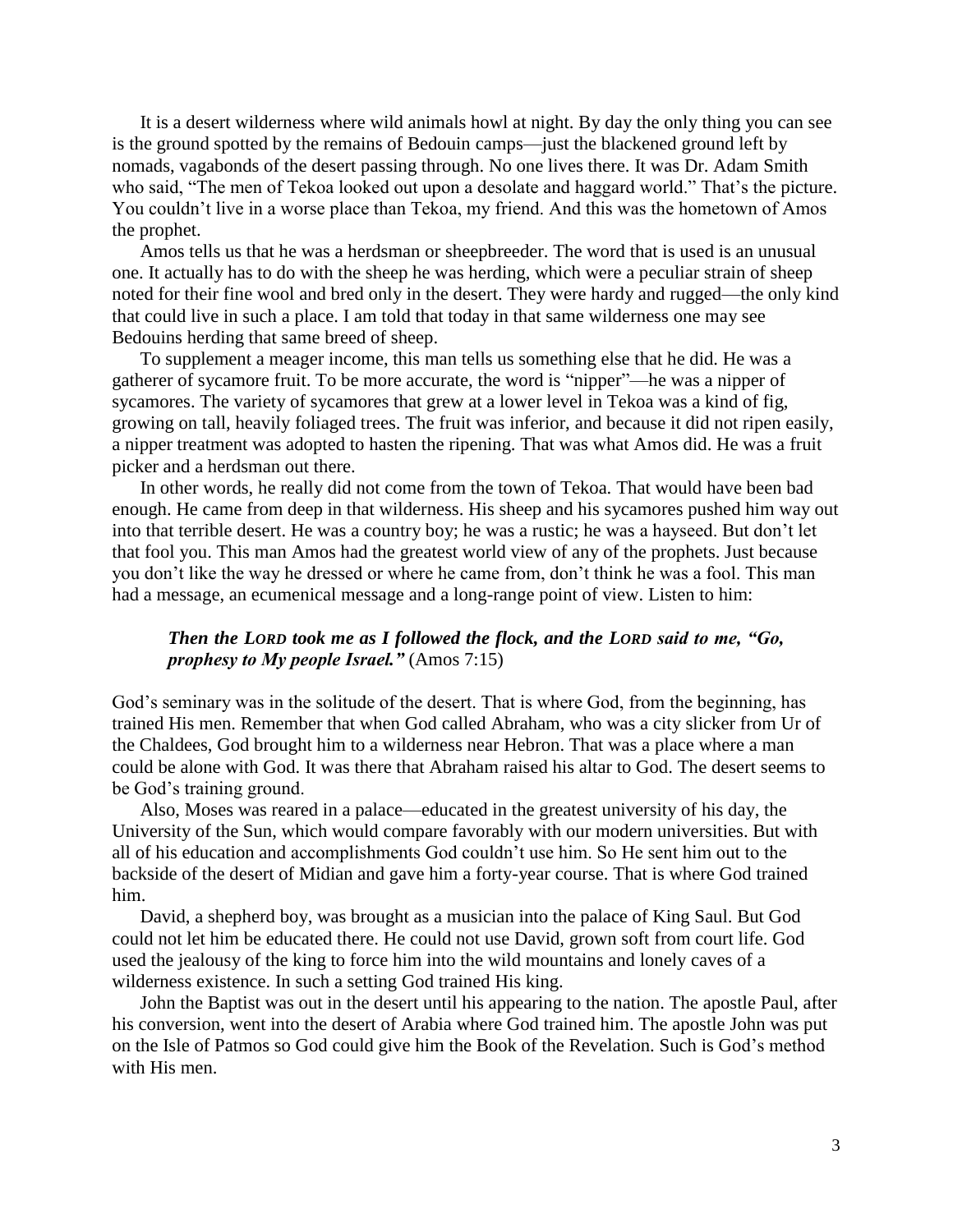Out on the desert God called Amos to preach. He gave him a message, then He sent him to Bethel to give His Word to Israel.

When Amos arrived in Bethel, I think folk on the street exchanged smiles. To get this down where we live, let's say that he was wearing his first pair of hard-soled shoes. He was wearing his first necktie, and he was always loosening it because he had never worn a necktie before. But when you go up to Bethel, you must have a necktie, you know. When the pulpit committee met him, they were embarrassed. They had heard he was a great preacher, but they had not expected him to be so countrified. Everyone was embarrassed except Amos. He had come up to give God's message, and he was going to give it.

You see, Bethel was the capital of the Northern Kingdom of Israel. It was there that Jeroboam had erected one of his golden calves. This was the center of false religion. While it was the center of cults, it was also the center of culture. Bethel was sophisticated. Folk were blasé; they were uptown; they were really citified in Bethel. What was done in Bethel was the thing to do. Bethel had influence. The styles that were worn in Bethel were imitated.

The suit Amos wore was not cut according to the pattern of Bethel, and neither were his sermons cut according to the pattern of Bethel.

This man has now left the back country and has come to the boulevards. He has left the desert of Tekoa and has come to the drawing rooms of Bethel. He is out of place. He knows all about raising long-haired sheep, but he doesn"t know much about these well-groomed sleek "sheep" to whom he is to give God"s message in Bethel. He has left the place of agriculture and has come into the city of culture. The country preacher has come to town.

Now almost everybody came to hear him at first because word had gotten around, "If you want to be entertained, go hear Amos! You ought to see the suit he"s wearing—and that necktie!" They came for amusement, but they left in anger, at least most of them did. He was a sensational preacher.

Today I know a great many preachers who say they do not like sensational subjects or sensational preaching. Their criticism stems from a personal inability. The reason they don"t like it is that they cannot produce it. Amos was sensational. As he preached the Word of God, people were moved. A few turned to God. Bethel was stirred.

You probably know what happened. It happened then; it happens today. Organized religion tried to silence him. The denominational leaders called a meeting. They said, "We"ve got to remove him. We will withdraw our support from him. Has anyone talked to him about his losing his pension if he doesn't stop this type of preaching? We do not preach this way in Bethel, and we cannot permit him to preach like that!" Even some of the fundamental leaders— "evangelicals" as they happily call themselves—were jealous and began to criticize him. They tried to undermine his ministry by circulating false reports about him. However, in spite of it all, God blessed him. Amos would not compromise. He would not shut his eyes to evil.

A mass meeting of all the false religions was called. Their motto was, "Away with Amos," and placards were carried reading "Go home, Amos! Go home!"

They decided to appoint a man to go talk to him. Amaziah, the false priest, the hired hand of idolatry, was their choice. He was, I think, one of the biggest rascals you will find on (or off) the pages of Scripture. He was an ecclesiastical politician, and these boys always move cleverly.

Now Amos is a very strong preacher. He does not mince words. He does not pull any punches. He speaks what God has instructed him to say. Listen to him in Amos 7: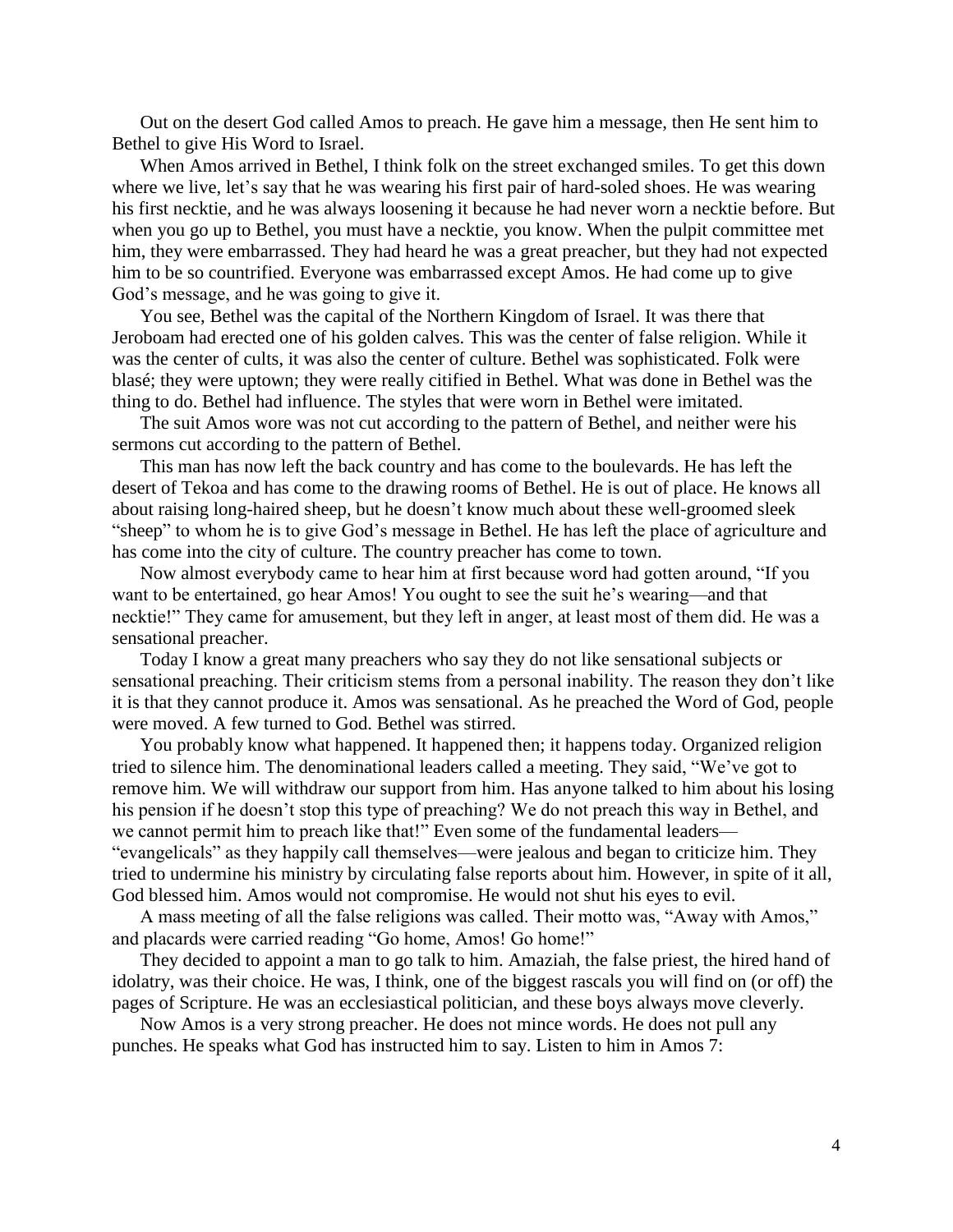*The high places of Isaac shall be desolate, and the sanctuaries of Israel shall be laid waste. I will rise with the sword against the house of Jeroboam.* (v. 9)

Now watch this religious rascal, Amaziah, move:

*Then Amaziah the priest of Bethel sent to Jeroboam king of Israel, saying, "Amos has conspired against you in the midst of the house of Israel. The land is not able to bear all his words."* (v. 10)

Notice his maneuver:

#### *For thus Amos has said: "Jeroboam shall die by the sword.…"* (v.11)

Let me ask you, friend, is that what Amos said? No, he had not said that. His actual words were that God had said, "I will rise with the sword against the house of Jeroboam." And if you follow the record, you will find that this pronouncement was accurate. Too bad that Jeroboam II did not believe what Amos had actually said, because his grandson will be slain with the sword, and that will end his kingly line. Notice that Amos had not said that Jeroboam would perish by the sword. You see, these ecclesiastical politicians twist the truth. It is true that Amos had said something about the sword, but not that Jeroboam would die by the sword as Amaziah intentionally misquoted. Such a twisting of the truth is the worst kind of lying.

You see what Amaziah is doing—he is getting the authorities on his side before he moves in on the prophet. Though I cannot prove this, I do not think he moved alone. Such men do not move alone; they move by committees. And I think he took a committee with him. My guess is there was a committee of three, with Amaziah as chairman. Dr. Sounding Brass was on the committee. He was president of the School of the Prophets—false prophets. He was pompous and proud, an ecclesiastical politician to his fingertips. Though he himself could not preach, he was teaching other young men how to preach. Also there was Rev. Tinkling Cymbal, pastor of the wealthiest and most influential church in Bethel. He was the yes-man of the rich. He couldn"t preach, either, but he was a great little mixer. Oh, he was skilled at shaking hands and backslapping and attending knife and fork clubs. And if the company was right, he didn"t mind taking a cocktail. His aim was to win friends. Here, then, is the committee that waits upon Amos: Amaziah, priest of the Golden Calf; Dr. Sounding Brass; and Rev. Tinkling Cymbal.

Oh, my friend, what a scene! Here is our prophet. He is God"s man, but he does not have his hair styled, and he does not wear the correct clothes. He is country; he's from the wilderness of Tekoa. He is not accustomed to drawing rooms and committee meetings.

Here comes the committee to wait on Amos. Amaziah—the polished, cultured scholar with the rapier of ridicule and an air of condescension—addresses Amos as *seer*. What sarcasm! As you know, these ecclesiastical politicians are very polite on the surface, but, oh, they can be ugly underneath! Amaziah continues, "Go, flee away." What he means is, "Get out of town! Get lost. We do not want you here anymore."

Then he makes this nasty insinuation, "Flee to the land of Judah. There eat bread, and there prophesy." In other words, "After all, Amos, you are doing this for the money. And if you go back to your hometown, you will probably be able to get good offerings there. Why don"t you leave here?" What a cutting thing to say to God's man!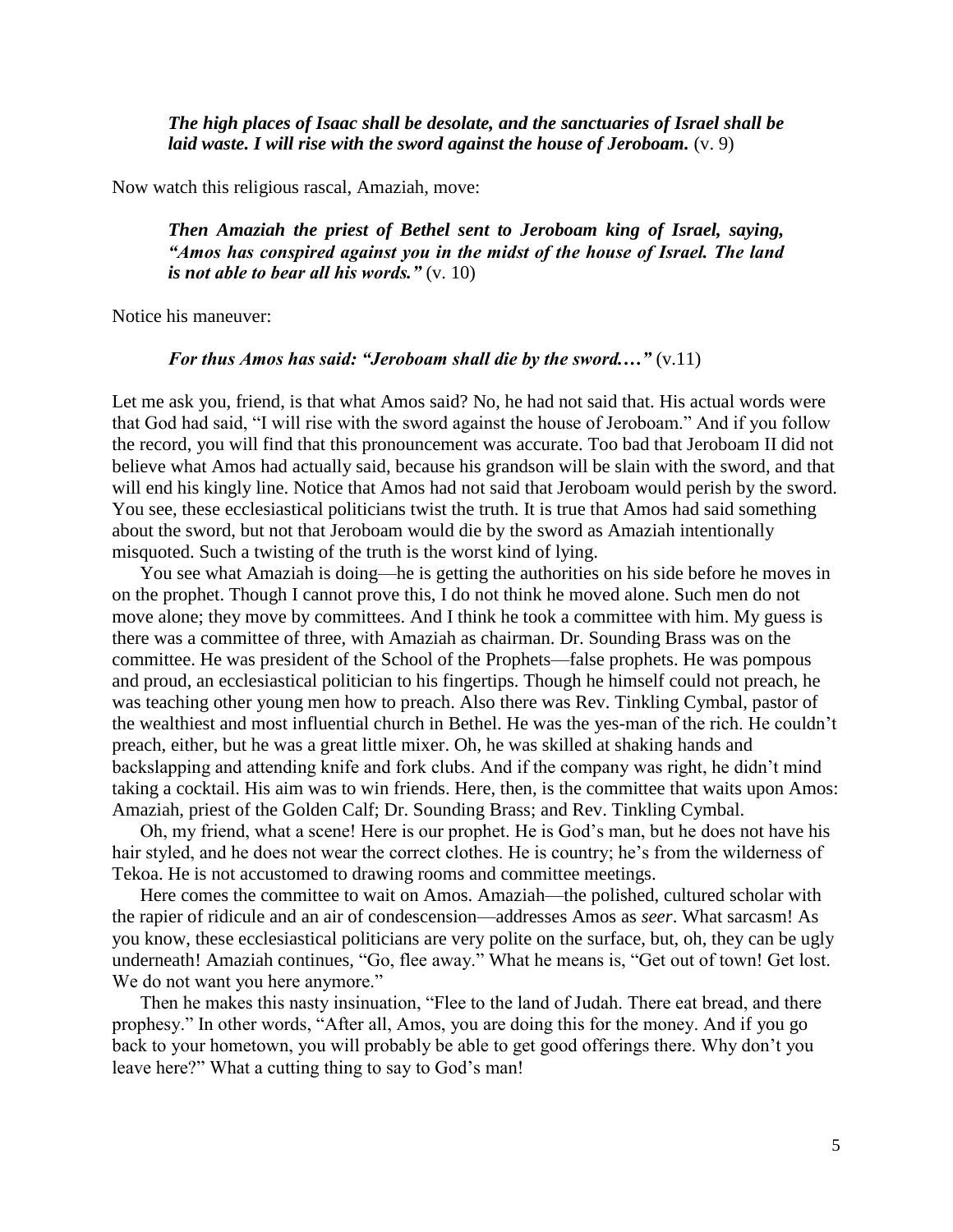Then his crowning insult: "But never again prophesy at Bethel, for it is the king"s sanctuary, and it is the royal residence." His satirical suggestion is, "Do you realize, Amos, that you are no preacher? Do you realize that you are speaking here at the 'First Bapterian Church,' the most prominent and influential church in the denomination? Do you know that the king attends this church? His pew is right over there. Your messages have been disturbing him. He likes to come here and nap, but he hasn't been able to sleep with you preaching. And some of the people don't like you. You don"t flatter them enough. You do not mix well, Amos. Neither are you as dignified as you should be. We have noticed that you pound the pulpit. That is very crude in Bethel. We do not like your emotional outbursts. We never get excited about religion here. And by the way, Amos, did you ever study homiletics? Your messages lack organization. You need a course in public speaking, which will train you to speak with a deep voice in a very dignified manner so that you can say nothing as if it were something. Amos, you are no longer welcome at Bethel."

Now the answer of Amos reveals the heart of this prophet.

## *Then Amos answered, and said to Amaziah: "I was no prophet, nor was I a son of a prophet, but I was a sheepbreeder and a tender of sycamore fruit. Then the LORD took me as I followed the flock, and the LORD said to me, "Go, prophesy to My people Israel.""* (Amos 7:14, 15)

Friend, that is not the answer of a fanatic, is it? It is a soft answer. You may think he is crude by the way he dresses, but his answer reveals refinement. Looking back over twenty-five hundred years, he stands in better light than does Amaziah. It is the gracious answer of a gentleman.

There is only one criticism I can make of Amos, and I trust I will be forgiven for making this one. He is naive; he is artless; he is frank; he is just a babe-in-the-woods in Bethel. Down yonder in the desert wilderness of Tekoa, he knew his way around. He could travel through the darkness of that desert guided by the stars. Read his prophecy and you will find that he knew those stars well. He knew about the roar of a lion, then the scream of a helpless animal that had fallen into its clutches. He refers to this in his prophecy. He knew the telltale movement in the brush and the hiss of a venomous serpent. He was at home in the jungle filled with wild animals, but in the asphalt jungle of Bethel he was helpless.

If someone will just lead Amos around and say, "Amos, there is the roar of a lion!"

"Roar of a lion? I don"t hear the roar of a lion, and I *know* lions."

"Yes, but up here in Bethel that lion is Mr. Gotrocks. He didn't like that message you gave because the shoe fit him, and he is roaring from the pinch. He"s a lion. He has influence. He will eat you up!"

"You don"t mean to tell me that a Christian brother … why, I"m giving God"s message … he wouldn"t eat me up, would he?"

"Be careful, Amos; don't step there. You almost stepped on a serpent!"

"Serpent? I don"t see a serpent. All I see is Mrs. Joe Doaks. You don"t mean to tell me …"

"Yes, she is a serpent in this asphalt jungle. The poison of asps is under her lips, and with her tongue she uses deceit. She has bitten and poisoned many people. Be careful, Amos!"

Amos is naive. He doesn"t know his way around in Bethel. But listen to his credentials.

*Then the LORD took me as I followed the flock, and the LORD said to me, "Go, prophesy to My people Israel."* (Amos 7:15)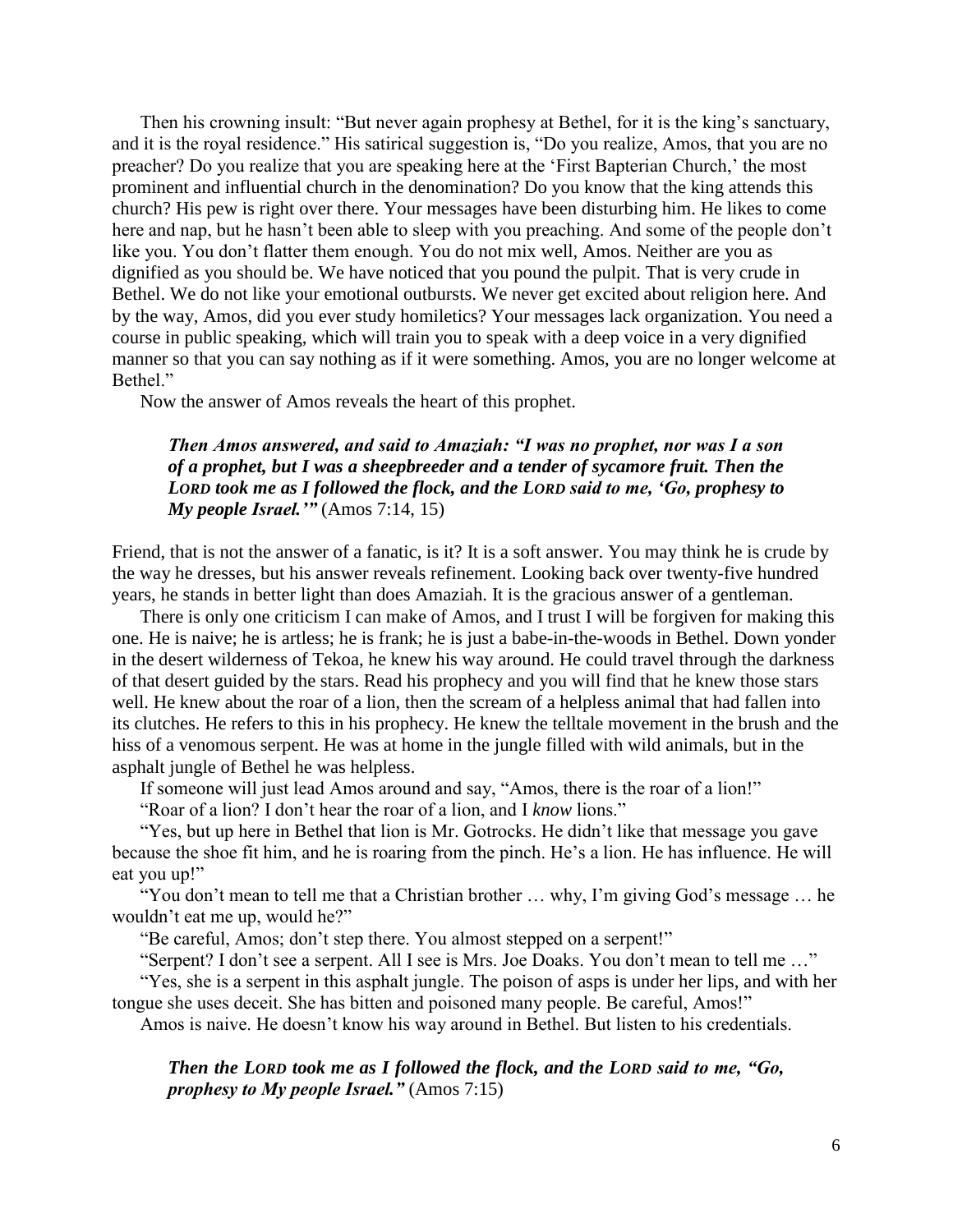Amos is saying, "I never claimed to be a preacher. I was not taught in the schools of the prophets. As for homiletics—what is it? I have never heard of it. I only know that when I was down in that wilderness of Tekoa, walking with God, one day He called me and gave me a message. His message was like a burning fire in my bones, and He said, "Go to Bethel and deliver it.' That is what I am doing here. You preachers who have come to me, you are not angry, are you? You are not against God"s Word, are you?"

Oh, Amos, how can you be so simple? They do not want the Word of God in Bethel.

My friend, as we read the prophecy of Amos, we see that it is against sin. Amos preached against sin. Years ago I asked Homer Rodeheaver when I was with him at Winona Lake Bible Conference on one occasion, "You were with Billy Sunday for a long time. What was the secret of that man"s ministry?" We were sitting together at a table. He laid down his knife and fork with which he was carving, reached over, and tapped me on the arm. In his very winsome manner, he said, "Billy Sunday preached against sin. The trouble today is that preachers do not preach against sin." I have not forgotten that. This also was the secret of the ministry of Amos. He preached against sin. He was not a mealy-mouthed preacher. He did not give out messages of saccharine sweetness, artificial light, and ersatz bread. He gave the real article.

Yet to him God was a God of love. But He was not soft and sentimental and shallow. He was a God who punished sin. Amos did not deal with vague generalities. Some time ago I heard this said of a preacher: "He preaches that you must repent, as it were; believe, in a measure; or be lost, to some extent." Oh, how indefinite some preaching can be! But this man Amos went right to the point.

There were three areas about which he spoke. Out of these three situations in his land, he brought a message. It was a day of prosperity in Israel. During the reign of Jeroboam II, great prosperity had come and the people were living in luxury. In the sixth chapter of Amos' prophecy he says:

## *Woe to you who are at ease in Zion…. who lie on beds of ivory, stretch out on your couches, eat lambs from the flock and calves from the midst of the stall.* (Amos 6:1, 4)

As they reclined upon their foam rubber couches, they enjoyed filet mignon one night, and the next night they feasted on lamb chops. Amos continues:

## *Who sing idly to the sound of stringed instruments, and invent for yourselves musical instruments …* (Amos 6:5)

Their music, like that of America, was taking them farther and farther away from God. Then Amos mentions the third thing:

#### *Who drink wine from bowls …* (Amos 6:6)

They were not satisfied with a little glass of wine—they drank it from *bowls*. It was a day of drunkenness.

The message of Amos is a modern message. These are the things that are destroying America today. Prosperity has brought luxury and greed, our music gives us away, and we are becoming a nation of drunkards. Israel's sins are America's sins.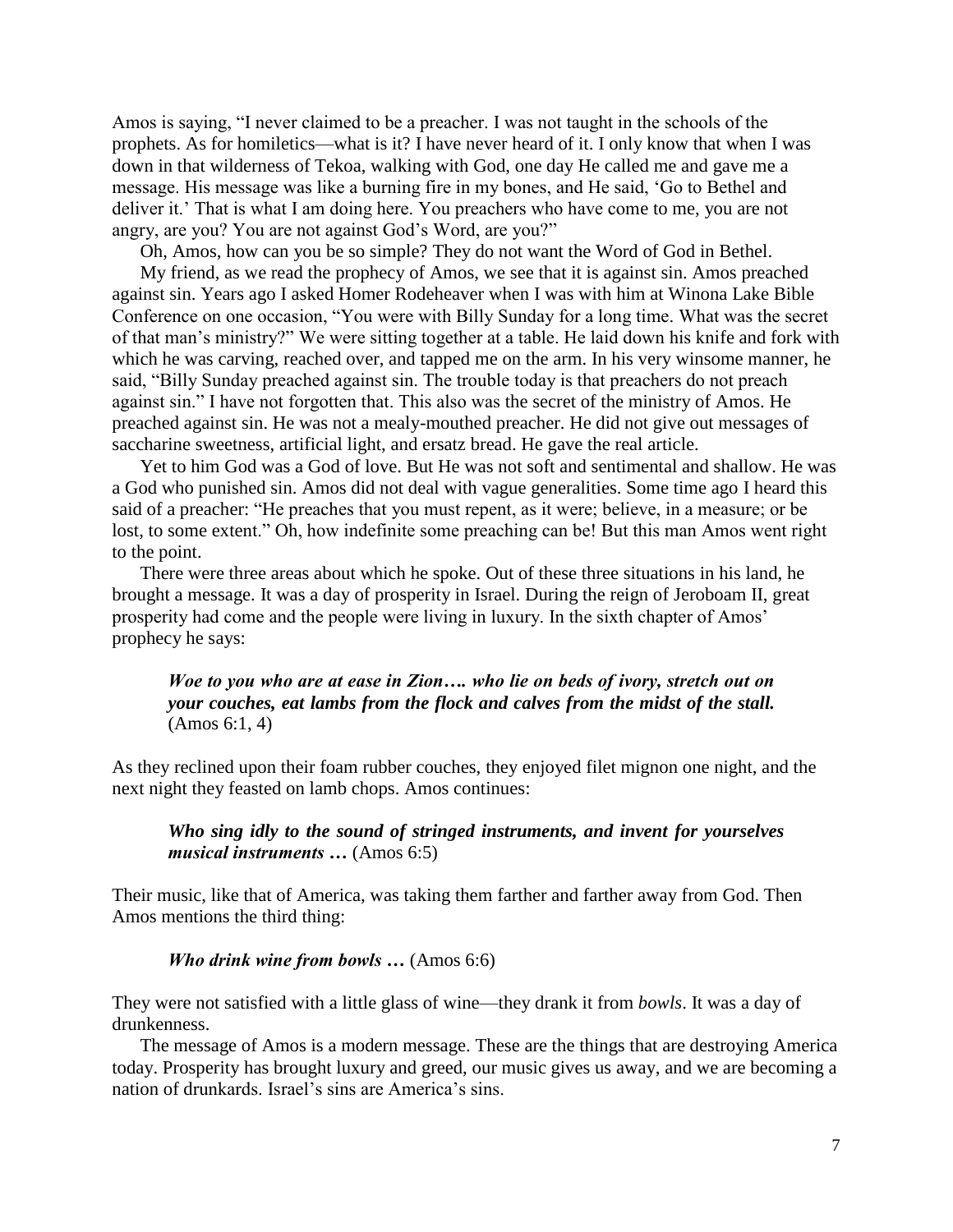And simply because they were being religious on the surface did not guarantee that God would not judge their sin. Because of their rejection of His law, their deceit and robbery and violence and oppression of the poor, God said,

*I hate, I despise your feast days…. Though you offer Me burnt offerings and your grain offerings, I will not accept them…. Take away from Me the noise of your songs…. But let justice run down like water, and righteousness like a mighty stream.* (Amos 5:21-24)

It was a day of false peace. In the north was hanging Assyria like the sword of Damocles, ready to fall; and in the next half century, Assyria would indeed destroy this little kingdom. Israel was trying to ignore it, and they kept talking about peace; but Amos said,

*Behold, the eyes of the Lord GOD are on the sinful kingdom, and I will destroy it from the face of the earth …* (Amos 9:8)

His message was not a popular one. He warned that God intends to punish sin. However, this man Amos had a long-range view, and I conclude with this verse:

#### *On that day I will raise up the tabernacle of David, which has fallen down, and repair its damages; I will raise up its ruins, and rebuild it as in the days of old.* (Amos 9:11)

Amos, looking down into the future, saw that God, by mercy and by grace, was going to yet redeem His people. He saw something that James saw at that great council at Jerusalem centuries later. When James cited an Old Testament prophecy about what was taking place, he did not go to Isaiah, he did not go to David, neither did he go to Moses. He went to the prophecy of Amos where God had said.

## *After this I will return and will rebuild the tabernacle of David, which has fallen down ….* (Acts 15:16)

But beyond that which Amos saw, James realized that now out of the Gentiles God is calling a people to His name. And just as He dealt with Israel in mercy, He will deal with all people in mercy if they will have it.

God can be merciful because our Lord Jesus Christ, when He came to Zion, was not at ease. He said, "My Father has been working until now, and I have been working" (John 5:17). It was at Zion that He wept over the city of Jerusalem. It was there that He was beaten. It was there that He was led out of the city. It was there that He was crucified. Christ was not at ease in Zion so that through His death God might be merciful and bring rest to you. He was not at ease because God is not willing that any should perish; but they *will* perish if they will not have His mercy. This is the simple message of Amos.

God has not changed. He is the same yesterday, today, and forever. He will punish sin. But He says,